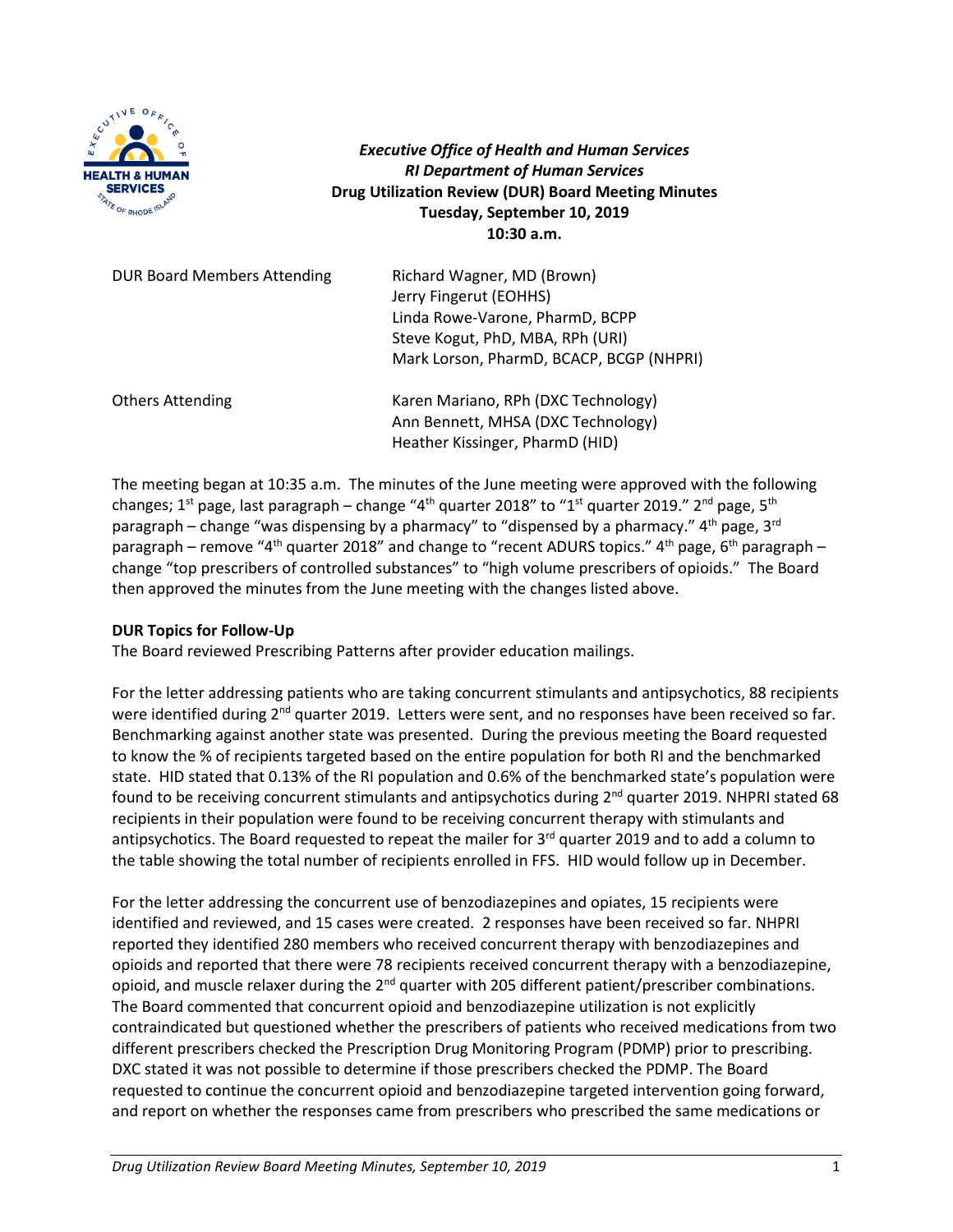the cases where the two prescribers were different. The Board requested to add the following negating factors to the criteria for review: hospice, palliative care, cancer, sickle cell disease, and is possible the use of liquid morphine and liquid lorazepam. HID would follow up in December.

Utilization of atypical antipsychotics under the indicated age during  $2<sup>nd</sup>$  quarter 2019 was presented to the Board, 13 recipients were identified. NHPRI reported that 25 total recipients were receiving atypical antipsychotics under the indicated age and 8 recipients did not have an FDA approved indication. The Board requested to continue tracking this issue going forward. HID would follow-up in December.

For the letter addressing atypical antipsychotic use and the risk of metabolic syndrome in recipients who have a diagnosis of diabetes (or medication inferring diagnosis), 42 recipients were identified and targeted, and their prescribers received intervention letters. 4 responses have been received so far. During the previous meeting the Board requested to know the number of recipients who were targeted by this intervention who were also prescribed a statin. HID stated 21 recipients were found to be receiving a statin. HID also reported that the denominators for overall atypical antipsychotic use during the 3 months reviewed was 637 unique recipients who filled a prescription for an atypical antipsychotic. The Board discussed whether different atypicals within the class have a higher incidence of causing metabolic syndrome and if the medications are used to treat affective disorder, they can cause a higher rate of tardive dyskinesia. The alert message for the atypical antipsychotic and metabolic syndrome criterion was shared with the Board. The Board requested to reword the criterion to focus on the risk of metabolic syndrome versus monitoring and treatment once it occurs. HID would review the modification with DXC in the following weeks. The Board requested to identify any prescribing patterns associated and to determine if there was an option to filter out recipients who were identified by procedure codes to be monitoring their A1c levels. The Board requested to hold the mailer until results were shared during the December meeting. HID would follow-up in December.

For the letter addressing glyburide products not on the PDL (Preferred Drug List), 2 recipients were identified, and 2 prescribers were targeted to receive intervention letters. No responses had been received by the June meeting. The Board requested to follow up with any responses receiving during the September meeting and none were received by the September meeting. The Board requested to know if the recipients identified were still receiving glyburide and to share the information with DXC. HID would follow up with DXC. The Board determined this was not an issue.

For the intervention addressing recipients receiving > 100 MME (Morphine Milligram Equivalent) daily examined during the June and July 2019 DUR cycles, 7 recipients were identified, and 7 cases were created. No responses have been received so far. The Board requested to repeat the mailer but change the MME value to > 90 in order to coincide with the CDC recommendation and point of sale edit for FFS. HID would follow-up in December.

Outside of the requested specialty mailing requests, HID presented information regarding 6 additional follow-up items; concurrent use of buprenorphine and benzodiazepines, naloxone utilization, PPI utilization, psoriasis biologic agent utilization, methadone maintenance, and benzonatate utilization.

For the follow-up item addressing concurrent use of buprenorphine and benzodiazepines, criterion was created and turned on for the May 2019 RDUR cycle. HID did not send any intervention letters due to the DXC request to only target prescribers of the buprenorphine products as to maintain privacy regarding medication assisted treatment. The Board opted to discontinue the criterion but requested HID to report on specifics of patients identified in a single month. HID followed-up with information regarding 4 unique recipients identified during the month of June 2019 stating that all 4 recipients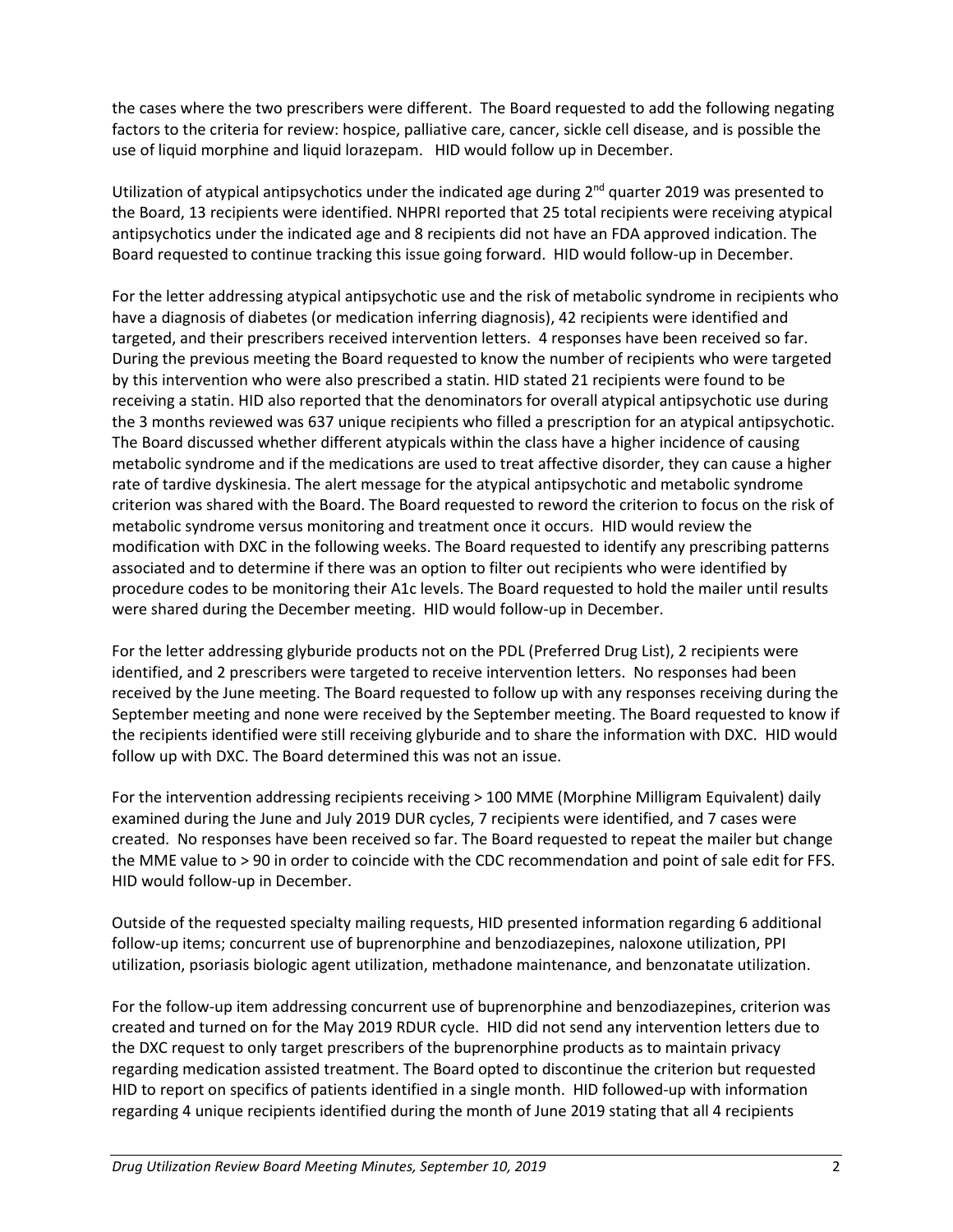received both medications from the same prescribers. The Board determine this was not an issue and letters were not warranted at this time. The Board requested HID to report back to DXC regarding the recipient receiving alprazolam as this benzodiazepine carries a higher risk of overdose when used concurrently with opioids. HID would follow up with DXC.

During the June meeting, the Board requested to continue reviewing naloxone utilization. HID reported that 41 prescriptions were filled during  $1<sup>st</sup>$  quarter 2019 and 63 prescriptions were filled during  $2<sup>nd</sup>$ quarter. NHPRI reported 769 paid claims for naloxone during 2<sup>nd</sup> quarter. The Board requested to continue utilization review for the December meeting. HID would follow up.

During the June meeting, the Board requested to review utilization of the proton pump inhibitors (PPIs) and to create a general criterion to evaluate the RI FFS Medicaid population, reviewing chronic use. HID stated that during 2<sup>nd</sup> quarter 579 unique recipients received a PPI and 132 recipients received  $\geq 90$ days' supply. Additionally, 1,490 unique recipients filled a prescription for a PPI within the previous year and 50 of those recipients received ≥ 365 days' supply. NHPRI reported that 7,823 recipients received ≥ 90 days' supply of a PPI during 2<sup>nd</sup> quarter and 364 recipients received a PPI, non-steroidal antiinflammatory drug (NSAID), and an angiotensin converting enzyme (ACE) inhibitor concurrently. The Board recommended that HID send a targeted mailer to prescribers of recipients who received ≥ 365 days' supply of a PPI without approving the criterion targeting ≥ 90 days' supply. HID would follow up during the December meeting.

During the June meeting, the Board requested to review psoriasis agent utilization during 2<sup>nd</sup> quarter 2019. HID stated overall utilization for biologics indicated for plaque psoriasis was 10 unique recipients with 1 recipient was found to have a diagnosis of plaque psoriasis. The Board requested to include a larger table to track utilization of all biologic agents for the following meeting, including FDA approved diagnoses and utilization of each product. HID would follow up during the December meeting.

During the June meeting, the Board requested to review recipients receiving methadone maintenance and concurrent prescription opioids during 2<sup>nd</sup> quarter 2019. HID stated that 4 recipients were found to meet that criteria. HID reviewed a letter template and the Board requested to send the letter to methadone clinics only, excluding a response form to the clinics. The Board also requested to report on  $3<sup>rd</sup>$  quarter findings and include recipient and prescriber specifics. HID would follow up during the December meeting.

During the June meeting, the Board requested HID to report on the number of recipients receiving  $\geq 14$ days supply of benzonatate during 1<sup>st</sup> quarter 2019. HID stated that 70 unique recipients received  $\geq 14$ days' supply of benzonatate during 1<sup>st</sup> quarter. Additionally, there was no utilization of benzonatate in children < 10 years of age. DXC commented that the increase in benzonatate prescriptions during 1st quarter might be due to wrap benefits for Medicare Part D recipients as Part D excludes cough and cold products. The Board determine this was not an issue.

### **ADURS (American Drug Utilization Review Society) Topics**

The Board reviewed slides that presented recent ADURS topics. Topics reviewed included: the SUPPORT Act (HR-6), Exondys 51, and the ADURS MME survey.

### **Top 10 Medications by Utilization & by Pharmacy Paid Amount**

The Board reviewed slides that presented the top 10 medications by utilization and by pharmacy paid amount during 2<sup>nd</sup> quarter 2019.